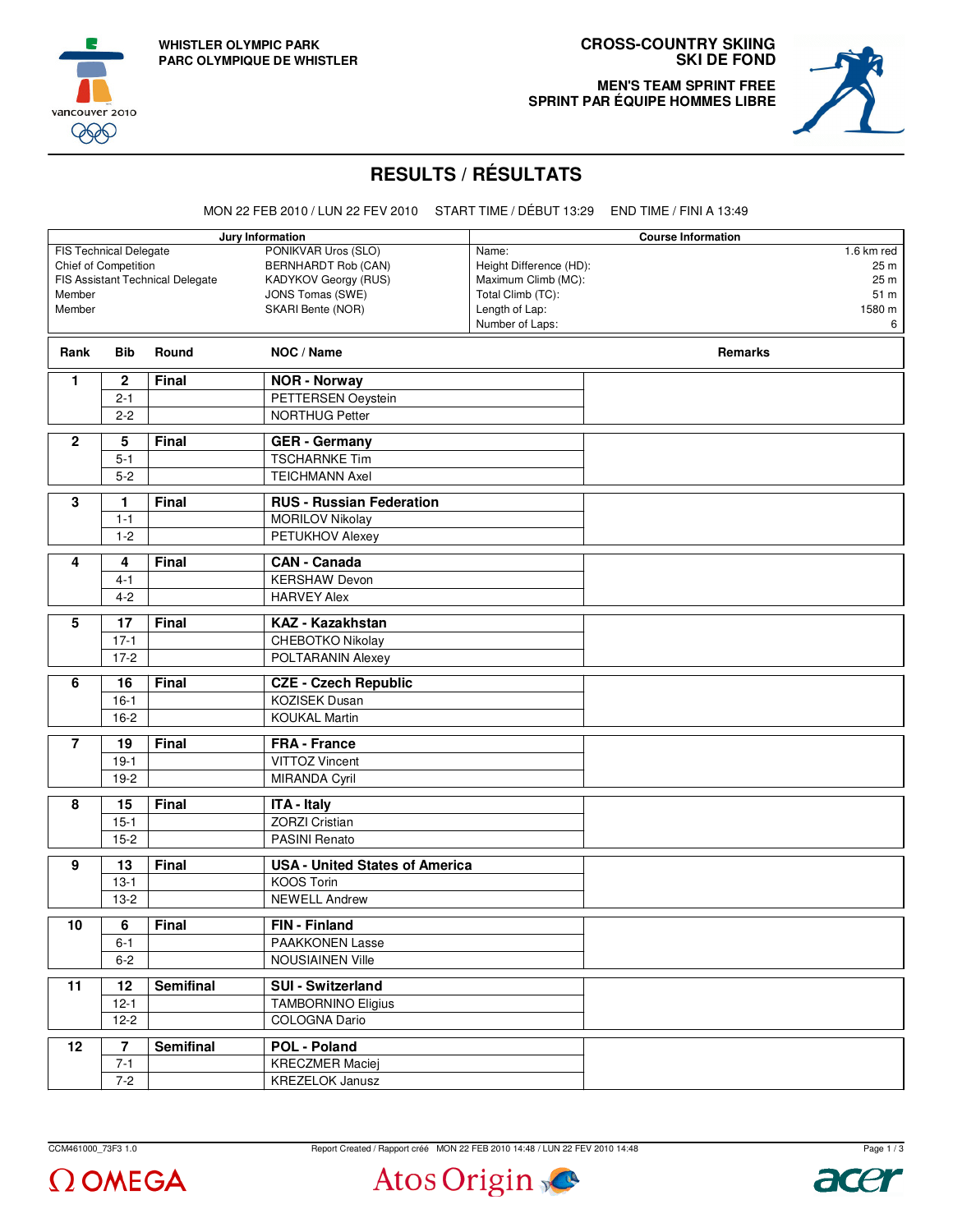





## **RESULTS / RÉSULTATS**

MON 22 FEB 2010 / LUN 22 FEV 2010 START TIME / DÉBUT 13:29 END TIME / FINI A 13:49

| Rank | <b>Bib</b> | Round            | NOC / Name                              | Remarks |  |  |  |  |
|------|------------|------------------|-----------------------------------------|---------|--|--|--|--|
| 13   | 18         | <b>Semifinal</b> | JPN - Japan                             |         |  |  |  |  |
|      | $18-1$     |                  | <b>NARUSE Nobu</b>                      |         |  |  |  |  |
|      | $18-2$     |                  | <b>ONDA Yuichi</b>                      |         |  |  |  |  |
| 14   | 11         | <b>Semifinal</b> | SVK - Slovakia                          |         |  |  |  |  |
|      | $11 - 1$   |                  | <b>BATORY</b> Ivan                      |         |  |  |  |  |
|      | $11-2$     |                  | <b>MALAK Michal</b>                     |         |  |  |  |  |
| 15   | 14         | <b>Semifinal</b> | <b>SWE - Sweden</b>                     |         |  |  |  |  |
|      | $14-1$     |                  | <b>HELLNER Marcus</b>                   |         |  |  |  |  |
|      | $14-2$     |                  | PETERSON Teodor                         |         |  |  |  |  |
| 16   | 3          | <b>Semifinal</b> | EST - Estonia                           |         |  |  |  |  |
|      | $3 - 1$    |                  | SAAREPUU Anti                           |         |  |  |  |  |
|      | $3-2$      |                  | <b>KUMMEL Peeter</b>                    |         |  |  |  |  |
| 17   | 22         | <b>Semifinal</b> | <b>ROU - Romania</b>                    |         |  |  |  |  |
|      | $22 - 1$   |                  | PEPENE Paul Constantin                  |         |  |  |  |  |
|      | $22 - 2$   |                  | <b>HOGIU Petrica</b>                    |         |  |  |  |  |
| 18   | 9          | <b>Semifinal</b> | LTU - Lithuania                         |         |  |  |  |  |
|      | $9 - 1$    |                  | <b>VAICIULIS Modestas</b>               |         |  |  |  |  |
|      | $9 - 2$    |                  | <b>STROLIA Mantas</b>                   |         |  |  |  |  |
| 19   | 8          | <b>Semifinal</b> | <b>CHN - People's Republic of China</b> |         |  |  |  |  |
|      | $8 - 1$    |                  | SUN Qinghai                             |         |  |  |  |  |
|      | $8 - 2$    |                  | XU Wenlong                              |         |  |  |  |  |
| 20   | 20         | <b>Semifinal</b> | <b>AUS - Australia</b>                  |         |  |  |  |  |
|      | $20 - 1$   |                  | SIM Ben                                 |         |  |  |  |  |
|      | $20 - 2$   |                  | <b>MURRAY Paul</b>                      |         |  |  |  |  |

| <b>Semifinal</b> | <b>GBR</b> - Great Britain |
|------------------|----------------------------|
|                  | <b>MUSGRAVE Andrew</b>     |
|                  | <b>YOUNG Andrew</b>        |
| <b>Semifinal</b> | <b>BLR</b> - Belarus       |
|                  | <b>DOLIDOVICH Sergei</b>   |
|                  | <b>KARNEYENKA Leanid</b>   |
|                  |                            |